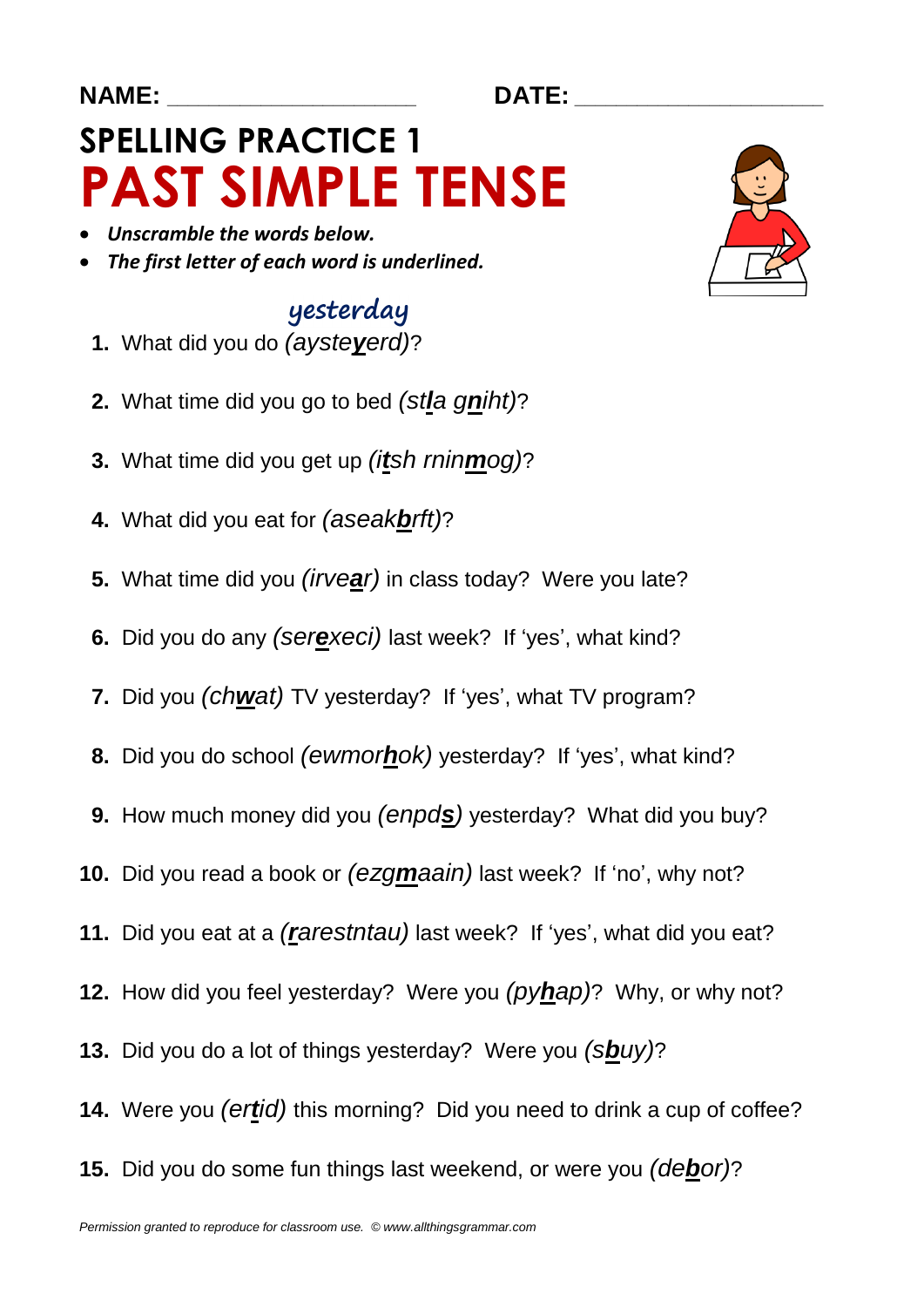| NAME: ______________________                                                                                                                |  |  |
|---------------------------------------------------------------------------------------------------------------------------------------------|--|--|
| <b>SPELLING PRACTICE 2</b><br><b>PAST SIMPLE TENSE</b><br>• Listen to your teacher and spell the missing words.<br>• Interview a classmate. |  |  |
|                                                                                                                                             |  |  |
| 1. What did you do <b>yesterday</b> ?                                                                                                       |  |  |
|                                                                                                                                             |  |  |
|                                                                                                                                             |  |  |
| 4. What did you eat for _____________?                                                                                                      |  |  |
| 5. What time did you _______________ in class today? Were you late?                                                                         |  |  |
| 6. Did you do any ___________________ last week? If 'yes', what kind?                                                                       |  |  |
| 7. Did you ______________________ TV yesterday? If 'yes', what TV program?                                                                  |  |  |
| 8. Did you do school ______________________ yesterday? If 'yes', what kind?                                                                 |  |  |
| 9. How much money did you _________________ yesterday? What did you<br>buy?                                                                 |  |  |
| 10. Did you read a book or ___________________last week? If 'no', why not?                                                                  |  |  |
| 11. Did you eat at a ___________________ last week? If 'yes', what did you<br>eat?                                                          |  |  |
| 12. Were you ______________? Why, or why not?                                                                                               |  |  |
| 13. Did you do a lot of things yesterday? Were you ______________?                                                                          |  |  |
| <b>14.</b> Were you _____________________this morning?                                                                                      |  |  |
| 15. Did you do some fun things last weekend, or were you ____________?                                                                      |  |  |